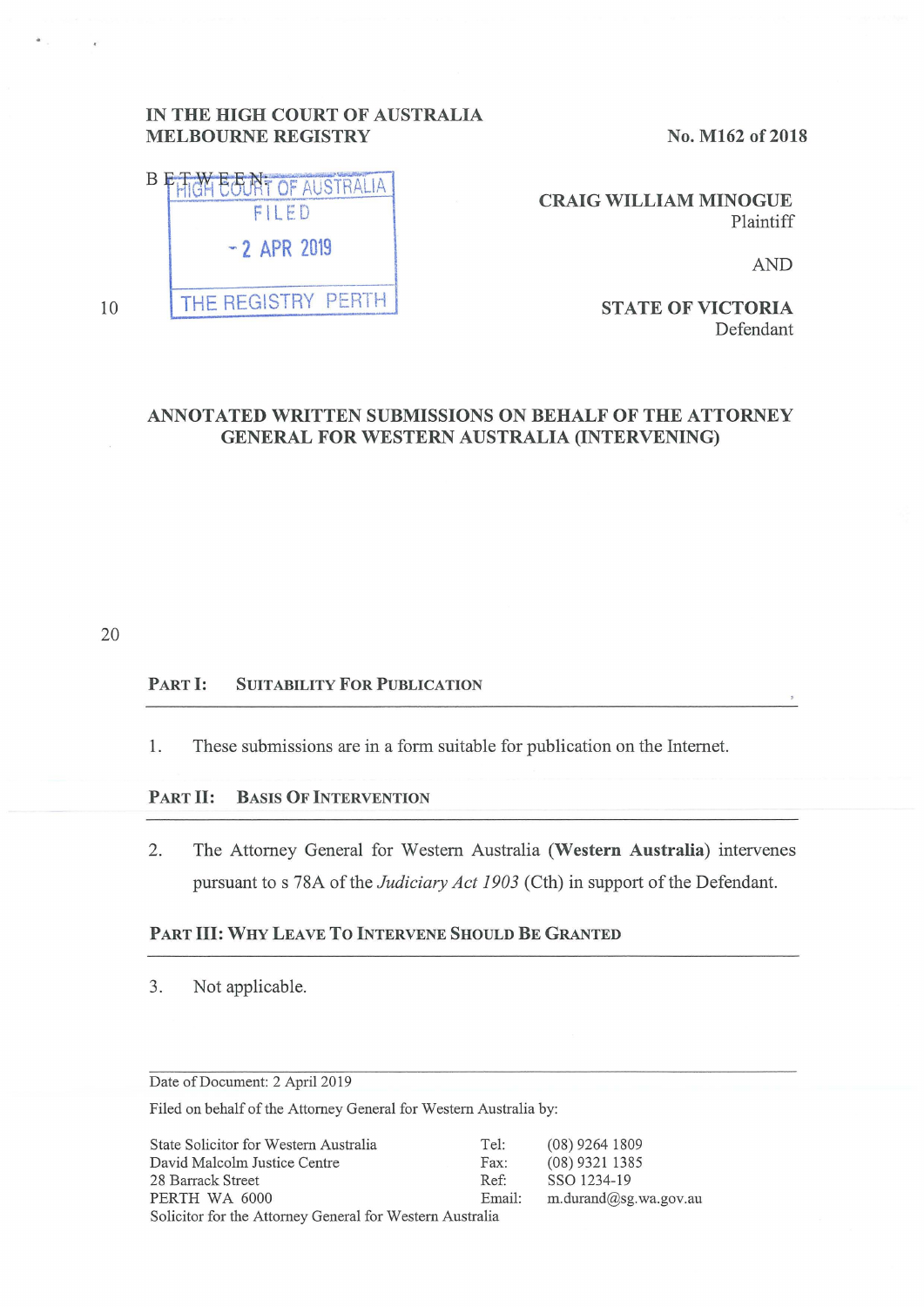## **PART IV: SUBMISSIONS**

- 4. The plaintiff was convicted of murdering a police officer, who was on duty, on 27 March 1986, acting in concert or joint enterprise with others. The conviction was recorded on 24 August 1988. The plaintiff was sentenced for a term of imprisonment for life. The sentencing Court set a minimum non-parole period of 28 years. This period expired on 30 September 2016.<sup>1</sup> The plaintiff has not been released on parole.
- 10 5. The plaintiff challenges the constitutional validity of ss.74AAA and 74AB of the *Corrections Act 1986* (Vic). These provisions concern whether the plaintiff may be granted parole. In their present form, they were enacted in 2018, after the decision of the High Court upon the predecessor to s.74AAA in *Minogue (No 1).*<sup>2</sup> They apply retrospectively: s.127A.
	- 6. Section 74AAA will apply to a person if a person has been convicted of murder and the victim was a police officer. As well, the Parole Board must be satisfied that the person intended to cause, or knew that it was probable that his or her conduct would cause, the death of, or really serious injury, to a police officer; or the person knew that the person whose death was caused was a police officer. Section 74AB applies specifically to the plaintiff.
- 20 7. The effect of ss.74AAA and 74AB is that, if they apply, the Parole Board is prohibited from releasing the person to whom they apply upon parole unless the Parole Board is satisfied that: (a) the person is in imminent danger of dying, or is seriously incapacitated and, as a result, that person no longer has the physical ability to do harm to any person; (b) the person does not pose a risk to the community; and (c) the making of a parole order is justified because of these circumstances. In other words, by reason of these provisions, a person to whom they apply will be required to serve the totality of a term of life imprisonment in prison, unless that person is near death or seriously incapacitated and no longer poses a threat to the community.

 $\mathbf{1}$ *Minogue v Victoria* [2018] HCA 27; (2018) 92 ALJR 668 *(Minogue (No 1))* at [2]-[3].

**<sup>2</sup>**  *Minogue (No 1).*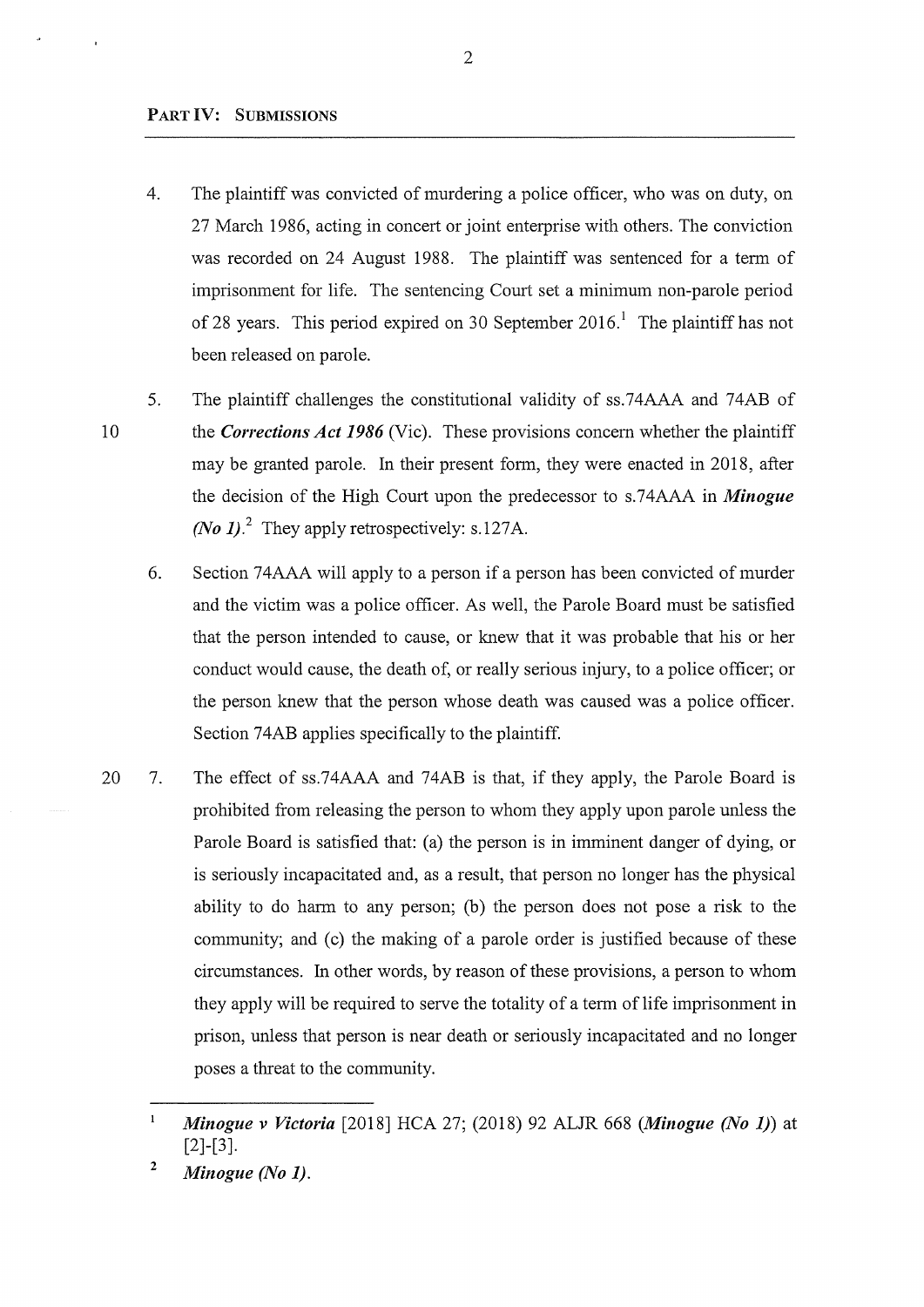- 8. The plaintiff challenges the validity of these provisions upon the grounds that they purport to legislatively re-sentence the plaintiff: Statement of Claim, [21].
- 9. Upon that basis, the plaintiff says that the legislative re-sentencing is invalid because it is beyond the powers of the Victorian Parliament. That is for the following reasons:
	- (a) **The Legislative Punishment Argument**  Ch III of the Commonwealth Constitution, and Part III of the *Constitution Act 1975*  (Vic), mean that the Victorian Parliament lacks power to act judicially and impose a new sentence, at least where it imposes further punishment: Statement of Claim, [24];
	- (b) **The Rule of Law Argument**  the Commonwealth Constitution is premised upon the assumption of the rule of law, which impliedly limits a State Parliament from acting judicially and imposing a new sentence: Statement of Claim, [26];
	- ( c) **The Cruel Punishment Argument**  Ch III does not permit the imposition of any punishment which is cruel, inhuman or degrading treatment: Statement of Claim, [23]. The new sentence amounts to cruel, inhuman or degrading treatment or punishment contrary to Article 7 of the International Covenant on Civil and Political Rights. Although unpleaded, the plaintiff also refers to the *Bill of Rights* in his submissions. $3$  The new sentence is said to be cruel, inhuman or degrading treatment or punishment because the imprisonment does not have any relevant prospect of release after the expiry of a minimum term fixed by the Court: Statement of Claim, [22];
	- ( d) **The Full Faith and Credit Argument**  the new sentence 1s inconsistent with Victorian laws permitting judicial punishment of offenders in judicial proceedings, and those laws and proceedings have paramount effect by reason that s.118 of the Commonwealth Constitution requires full faith and credit to be given to the laws and judicial proceedings of every State: Statement of Claim, [25].

10

20

30

Plaintiffs Submissions, [51]-[52], [55], [57].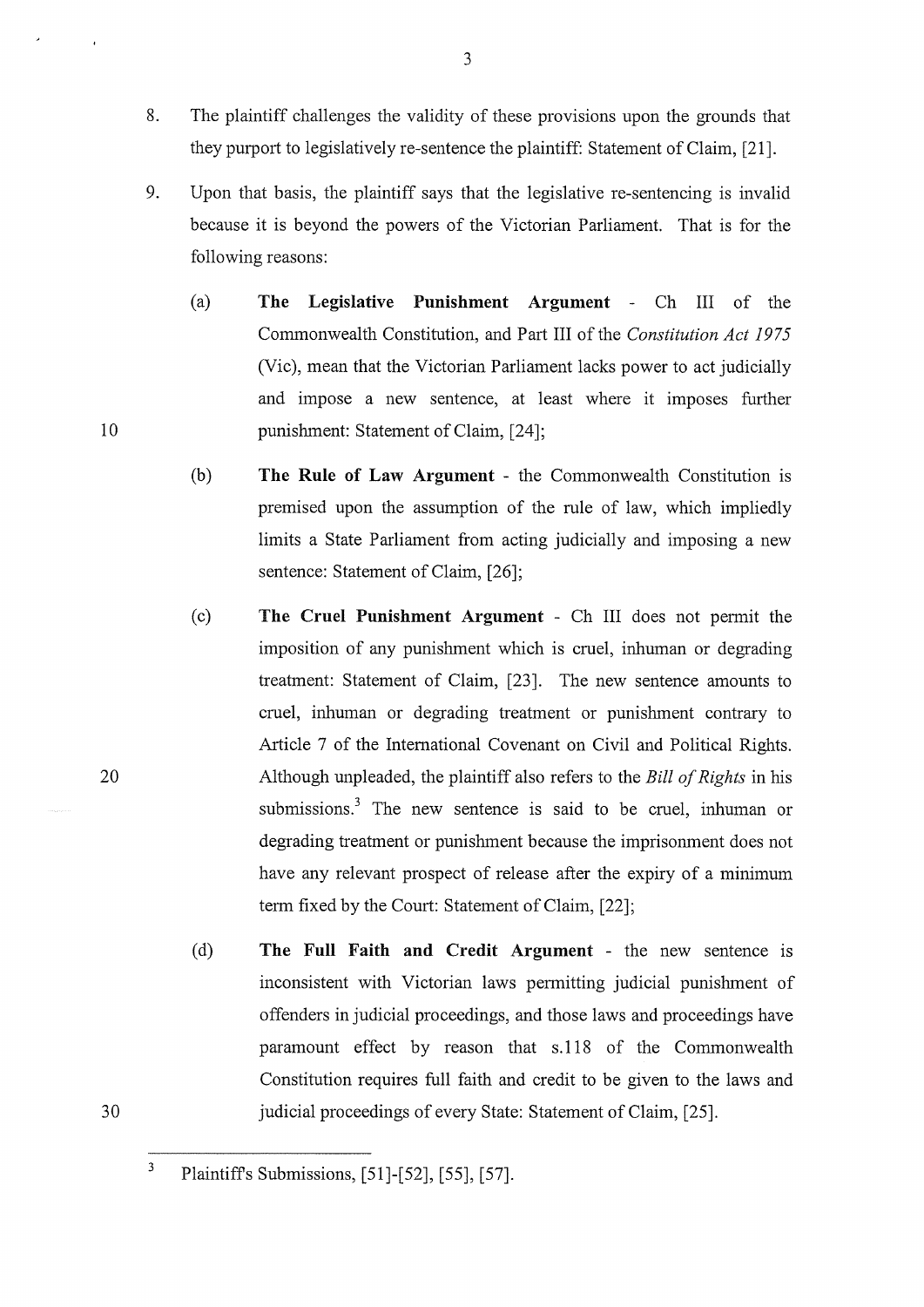## **No Legislative Re-sentencing**

- 10. The starting point in the plaintiffs challenge, that ss.74AAA and 74AB amount to a legislative re-sentencing, should not be accepted.
- 11. The High Court has previously upheld the validity of provisions in materially identical terms to ss.74AAA and 74AB: *Crump v NSW,***<sup>4</sup>***Knight v Victoria.***<sup>5</sup>** The High Court has recently and unanimously refused to re-open the correctness of these decisions: *Knight. <sup>6</sup>*State legislatures have acted upon the basis of the correctness of the decisions in *Crump* and *Knight.* For example, in WA, see the debate upon the *Sentence Administration Amendment (Multiple Murderers)*  10 *Act 2018* (WA), where portions of the decisions of *Crump* and *Knight* were read to Parliament. <sup>7</sup>
	- 12. The decisions of *Crump* and *Knight* establish that:
		- (a) there is a distinction between the judicial function exercised by a judge in sentencing a prisoner to a term of imprisonment, and the administrative function exercised by the Executive in detennining whether a prisoner eligible for release on parole (in accordance with the sentencing order) should be released. $8$  Once sentenced, the exercise of judicial power is spent and the responsibility for the future of a prisoner passes to the Executive;<sup>9</sup>
	- (b) neither the form nor the substance of a sentencing determination of a minimum term creates a right or entitlement to be released on parole.<sup>10</sup>

<sup>4</sup>  [2012] HCA 20; (2012) 247 CLR 1 *(Crump).* 

<sup>5</sup>  [2017] HCA 29; (2017) 261 CLR 306 *(Knight).* 

<sup>6</sup>  *Knight* at [25] (The Court).

<sup>7</sup>  Hansard, Western Australia, Tuesday 6 November 2018, p 7868.

<sup>8</sup>  *Crump* at [27] (French CJ), [41]-[42] (Gummow, Hayne, Crennan, Kiefel and Bell JJ); *Knight* at [28].

<sup>9</sup>  See *Crump* at [28] (French CJ), [58] (Gummow, Hayne, Crennan, Kiefel and Bell JJ). See also *Elliott v R* (2007) 234 CLR 38 at [5] (Gummow, Hayne, Heydon, Crennan and Kiefel JJ).

<sup>10</sup>  *Crump* at 26-27 [60] (Gummow, Hayne, Crennan, Kiefel and Bell JJ); at 29 [73] (Heydon J); *Knight* at [27]. See also *Minogue (No 1)* at [17] (Kiefel CJ, Bell, Keane, Nettle and Edelman JJ).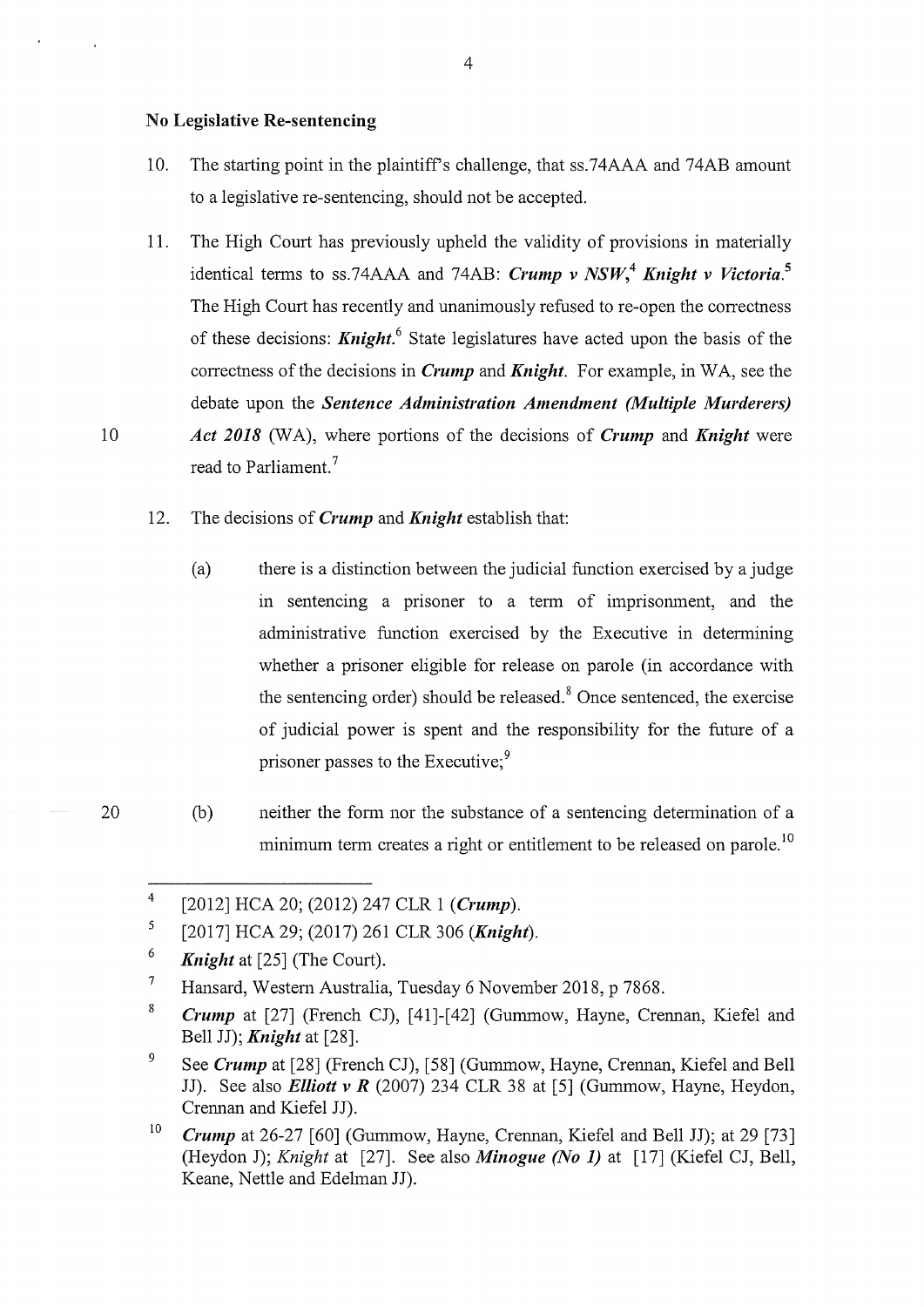It is always necessary to recognise that the offender may be required to serve the whole of the head sentence.<sup>11</sup> If the Executive exercises the power to release the prisoner on parole, the prisoner obtains a mercy;<sup>12</sup>

- ( c) the power of the Executive to order a prisoner's release on parole, and the criteria applicable to the exercise of that power, may be broadened, constrained or even abolished by the legislature of the State.<sup>13</sup> In so doing the legislature does not alter the legal effect of the court order which fixes the original sentence (including the minimum term).<sup>14</sup> Nor does it make the original sentence of life imprisonment "more punitive 10 **10** or burdensome to liberty<sup>15</sup> or replace a judicial judgment with a legislative judgment.<sup>16</sup>
	- 13. The sentence imposed upon the plaintiff is the term of life imprisonment. This is not altered at all by ss.74AAA and 74AB, which concern the ability of a prisoner to apply for and obtain parole. Release upon parole is an executive decision. In *Knight,* the Court unanimously said that whether a person "would be released on parole at the expiration of the minimum term was simply outside the scope of the exercise of judicial power constituted by the imposition of the sentences".<sup>17</sup>
	- 14. Further, the statement of a minimum non-parole period does not create any accrued right of the plaintiff to apply for or to be granted parole upon the

<sup>16</sup>*Knight* at [29].

<sup>17</sup>*Knight* at [28].

5

<sup>11</sup>  *PNJ v The Queen* (2009) ALJR 384 at [11] (French CJ, Gummow, Hayne, Crennan and Kiefel **JJ).** See also *Minogue (No 1)* at [17] (Kiefel CJ, Bell, Keane, Nettle and Edelman JJ).

<sup>12</sup>  *Baker v The Queen* (2004) 223 CLR 513 at [29] (McHugh, Gummow, Hayne and Heydon **JJ).** 

<sup>13</sup>  *Crump* at [36] (French CJ).

<sup>14</sup>  *Crump* at [35] (French CJ); [60] (Gummow, Hayne, Crennan, Kiefel and Bell JJ); [70]-[71] (Heydon J); *Knight* at [29].

<sup>15</sup>*Knight* at [29], quoting *Baker v The Queen* (2004) 223 CLR 513 at [29].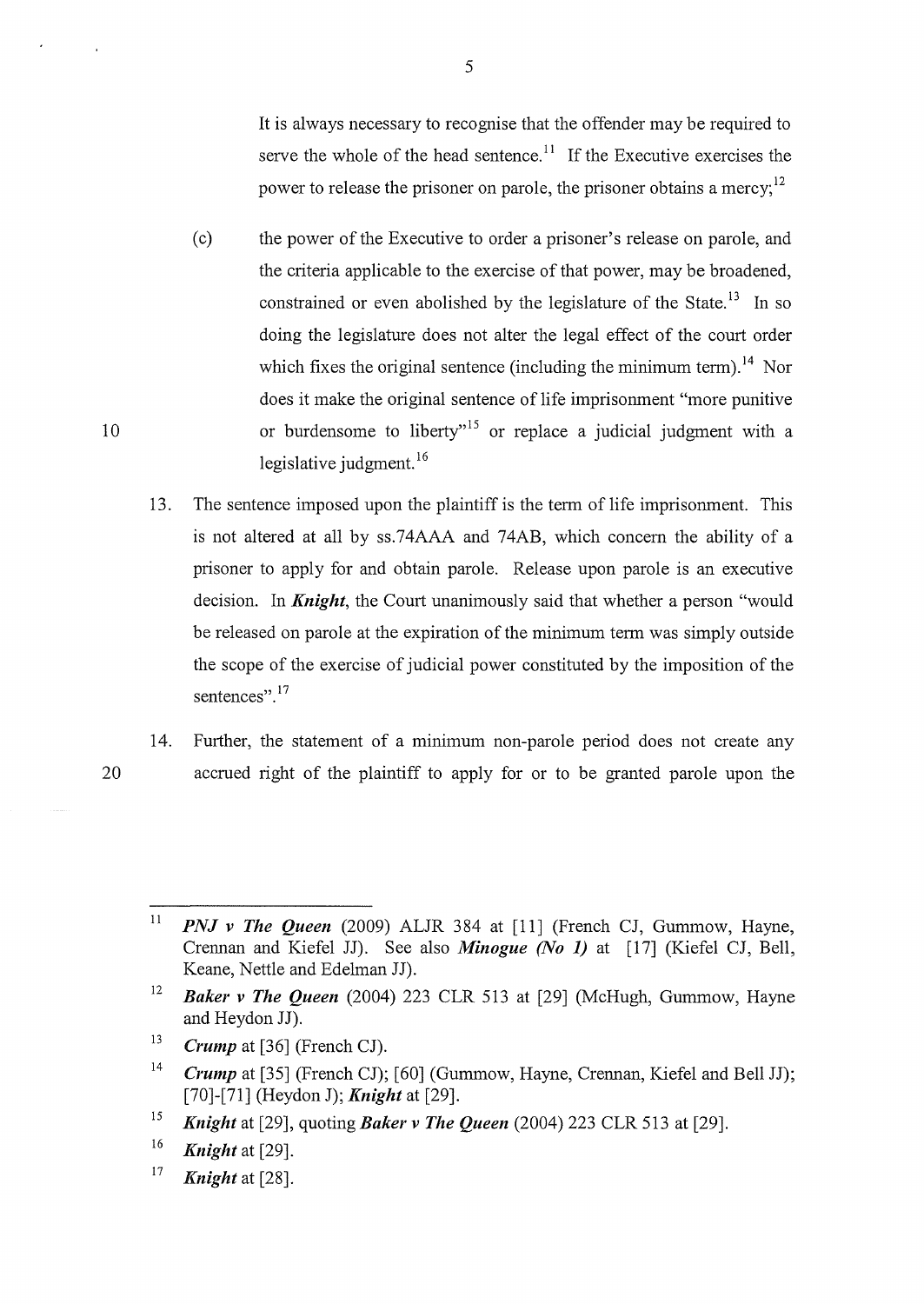expiration of the minimum term.<sup>18</sup> The basis for an executive decision to release a prisoner may change over time with social values.<sup>19</sup>

15. The function of fixing a minimum term has been expressed, in a variety of legislative contexts, as involving the determination of the minimum period for which, in the opinion of the sentencing judge and according to accepted principles of sentencing, the prisoner should be imprisoned.<sup>20</sup> In so doing, the legislature provides for:

" ... the mitigation of the punishment of the prisoner in favour of his rehabilitation through conditional freedom, when appropriate, once the prisoner has served the 10 minimum time that a judge determines justice requires that he must serve having regarding to all the circumstances of his offence". $^{21}$ 

- 16. The court order which fixes a minimum term does not create the power or duty of the parole authority to consider whether a prisoner should be released on parole. That power or duty is created by the relevant sentence administration legislation which operates by reference to the order which the Court has made, and empowers or requires the parole authority to consider the question of conditional release when the minimum term has expired.
- 17. Further, the fixing of a minimum term by the Court does not create any right or entitlement to be released on parole,<sup>22</sup> or give the prisoner any prospect of 20 release at its conclusion.<sup>23</sup> At best, the prisoner is only provided with hope<sup>24</sup> of an earlier conditional release, subject to and in accordance with the sentence administration legislation in existence at that time. At any time the prisoner

<sup>18</sup>  *Crump* at [60] (Gummow, Hayne, Crennan, Kiefel and Bell JJ).

<sup>19</sup>  *Baker v The Queen* (2004) 223 CLR 513 at [7].

<sup>20</sup>  See *Bugmy v The Queen* (1990) 169 CLR 525 at 536 (Dawson, Toohey and Gaudron JJ); *Lowe v The Queen* (1984) 154 CLR 606 at 615 (Mason J); *Power v The Queen* (1974) 131 CLR 623 at 627-629 (Barwick CJ, Menzies, Stephen and Mason JJ); *Western Australia v BLM* (2009) 40 WAR 414 at [14]-[15] (Wheeler and Pullin JJA, with whom Owen JA agreed at [1]).

<sup>21</sup>  *Bugmy v The Queen* (1990) 169 CLR 525 at 536 (Dawson, Toohey and Gaudron JJ).

<sup>22</sup>  *Crump* at [60] (Gummow, Hayne, Crennan, Kiefel and Bell JJ); *Knight* at [27].

<sup>23</sup>  *Crump* at [73] (Heydon J).

<sup>24</sup>  *Bugmy v The Queen* (1990) 169 CLR 525 at 536 (Dawson, Toohey and Gaudron JJ).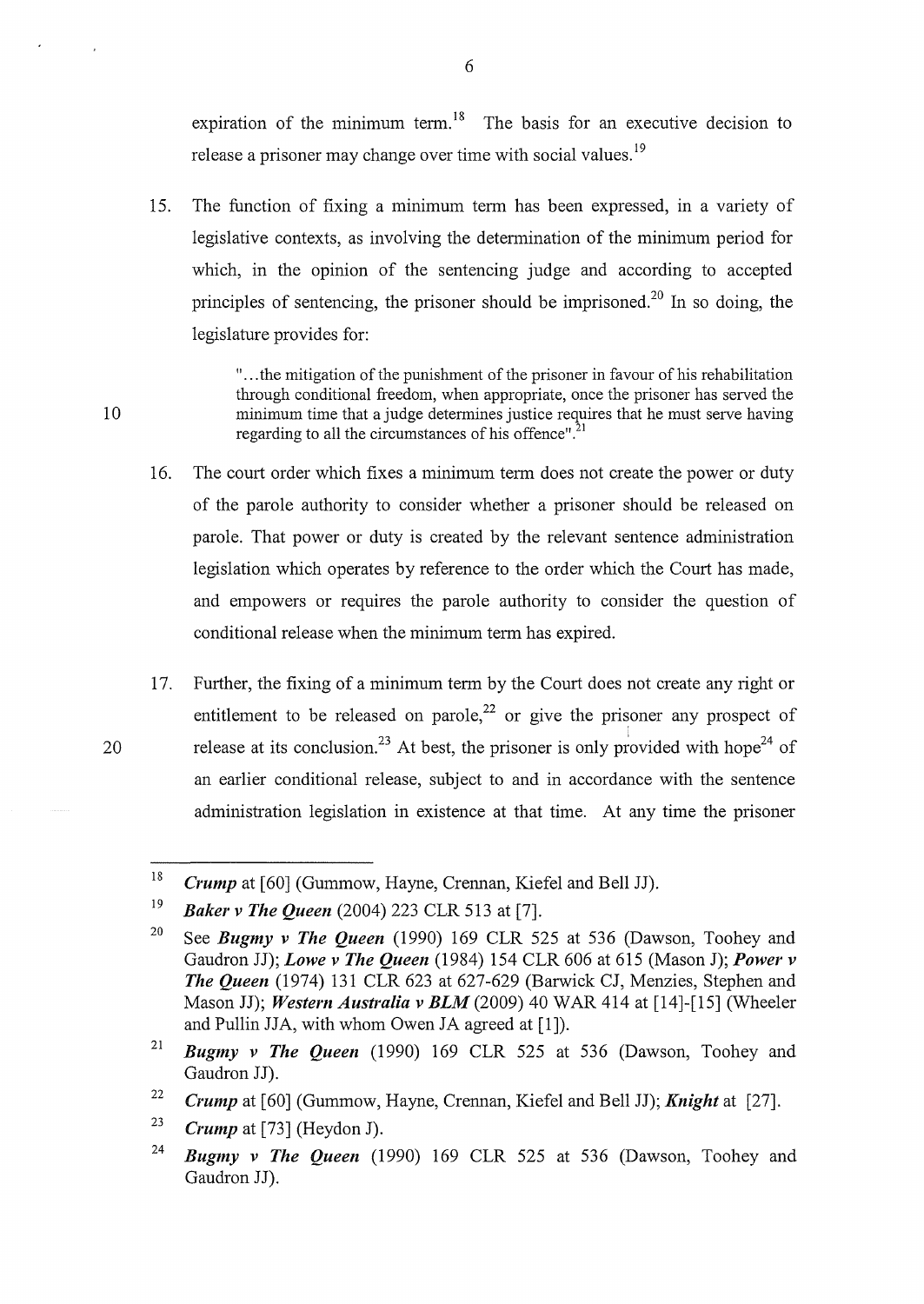may be required to serve the entire sentence.<sup>25</sup> Even accepting that the minimum term of a sentence of imprisonment constitutes a judicial order that may be appealed,<sup>26</sup> at all times there remains only one sentence.<sup>27</sup>

## **The Legislative Punishment Argument**

- 18. If the plaintiff's starting premise is accepted (contrary to what has been submitted), the effect of the legislative re-sentencing is to alter the minimum period before which the plaintiff is entitled to obtain release upon parole, and to alter the criteria applicable to the parole decision. It is not a case where the sentence term is increased.
- 10 19. Consequently, the specific proposition which must be established by the plaintiff to succeed is that, by reason of Ch III of the Commonwealth Constitution, State Parliaments have no legislative power to alter the minimum term set as a non-parole period after a sentence has been imposed by a Court.
	- 20. Nothing to that effect is expressly stated in Ch III of the Commonwealth Constitution.
	- 21. No case has ever suggested that any implication has the relevant effect of preventing State Parliaments from altering a minimum period of parole. To the contrary, the High Court has accepted that State Parliaments do have such a power: *Baker, Crump, Knight.*
- 20 22. The purpose of the *Kahle* implication, which limits State and Federal legislative power in respect of judicial matters, is to protect the institutional integrity of all Courts exercising federal jurisdiction.<sup>28</sup> The sources of this limitation on State legislative power, rooted in the text of the Constitution, are the constitutional

<sup>25</sup>  *PNJ v The Queen* (2009) ALJR 384 at [11] (French CJ, Gummow, Hayne, Crennan and Kiefel JJ). See also *Minogue (No 1)* at [17] (Kiefel CJ, Bell, Keane, Nettle and Edelman JJ).

<sup>26</sup>  Plaintiffs submissions, [19].

<sup>&</sup>lt;sup>27</sup> *Power v The Queen* (1974) 131 CLR 623 at 628-629 (Barwick CJ, Menzies, Stephen and Mason JJ); *Lowe v The Queen* (1984) 154 CLR 606 at 615 (Mason J).

<sup>28</sup>*International Finance Trust Co Ltd v NSW Crime Commission* (2009) 240 CLR 319 at [55]-[56] (French CJ), [98] (Gummow and Bell JJ), [136], [140] (Reydon J); *Crump* at [31] (French CJ).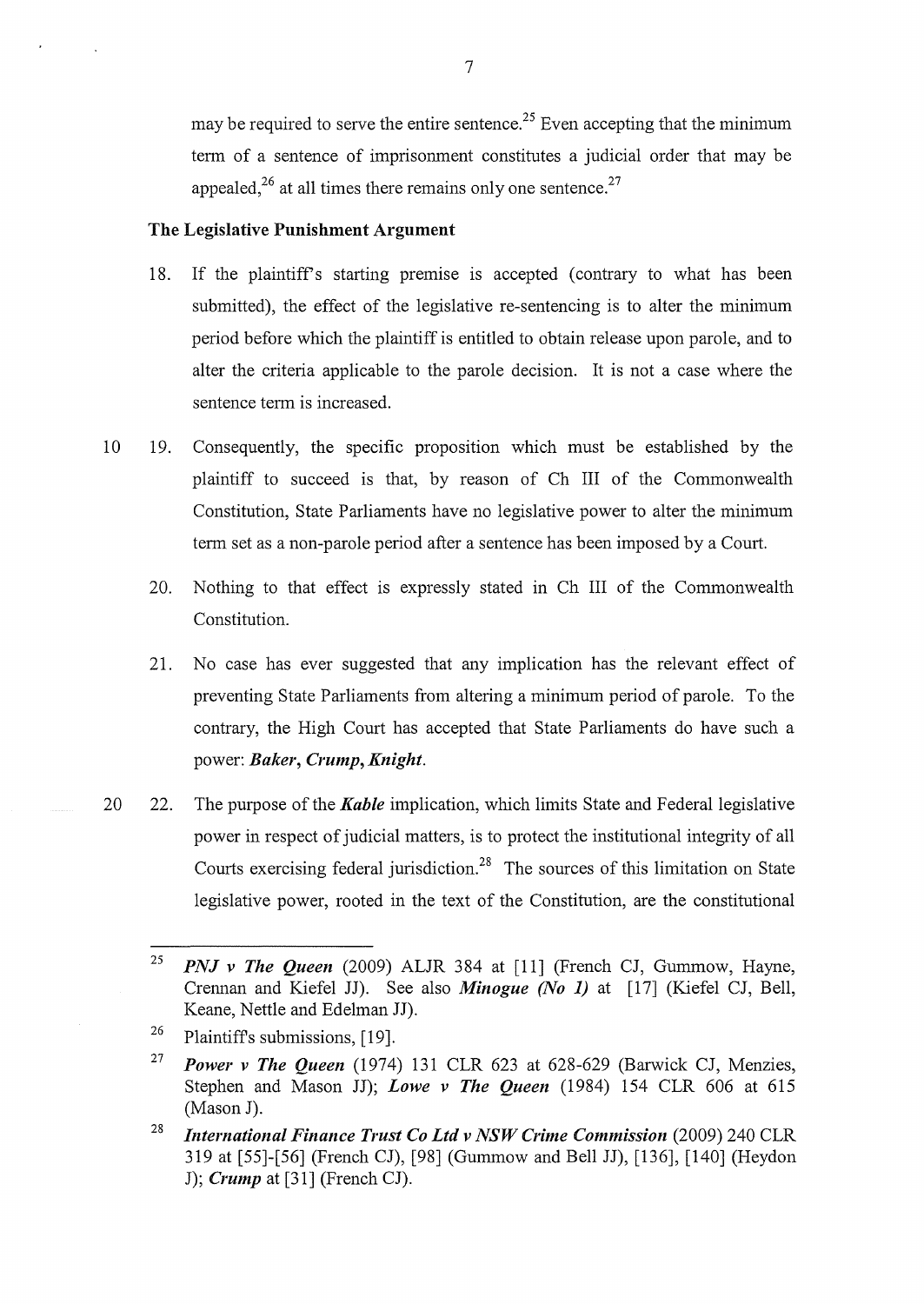concepts of a "Supreme Court" from which an appeal lies to this Court under s.73 of the Constitution, and a "court of a State" in which the Commonwealth Parliament may vest federal jurisdiction under s. 77(iii) of the Constitution.<sup>29</sup>

- 23. The legislative alteration of the rights of an individual, not involving any aspect of the Court's processes, does not have the capacity to affect the institutional integrity of Court's exercising federal jurisdiction at all. There can be no suggestion here that a Court is required to do anything which enlists the authority of the Court in achieving the will of the Executive. For example, the sentencing Court is not required to order that the minimum non-parole period 10 for the plaintiff changes.
	- 24. Nor does any alteration of the plaintiff's rights undermine the judicial process or the Court as an institution. A legislature is always able to change the rights of parties to an existing dispute, even in pending litigation, without infringing Ch  $III<sup>30</sup>$  It follows even more strongly that a legislature is able to change the effect of judicial decision, so that previous rights or entitlements of parties which have been judicially determined are altered. This precise point was made, in relation to changes in a sentencing regime, in *Baker v The Queen.* **<sup>31</sup>**
	- 25. The plaintiff says that legislative re-sentencing in this case is contrary to Ch III because an exercise of judicial power by the Victorian Parliament "would stand outside [an integrated Australian court system], and would be incapable of both supervision by the Supreme Court of Victoria and appeal to [the High Court]".<sup>32</sup>

32 Plaintiff's Submissions, [45].

<sup>29</sup>  See for example: *Forge v ASIC* (2006) 228 CLR 45 at [41] (Gleeson CJ with Callinan J concurring at [238], [63] (Gummow, Hayne and Crennan JJ); *Wainohu v NSW* (2011) 243 CLR 181, at [44]-[45] (French CJ and Kiefel J), [105] (Gummow, Hayne, Crennan and Bell JJ); *South Australia v Totani* (2008) 242 CLR 1, at [69] (French CJ), [201]-[207] (Hayne J), [426]-[427] (Crennan and Bell JJ).

<sup>30</sup>  See *Australian Building Construction Employees' and Builders Labourers' Federation v The Commonwealth* (1986) 161 CLR 88 at 96-97; *HA Bachrach Pty Ltd v Queensland* (1998) 195 CLR 547 at [19]. The power of a State Parliament to interfere in the judicial process is even greater: see *Building Construction Employees and Builders' Labourers Federation of New South Wales v Minister for Industrial Relations* (1986) 7 NSWLR 372.

<sup>31</sup>  [2004] HCA 45; (2004) 223 CLR 513, esp at [30]-[33], [49].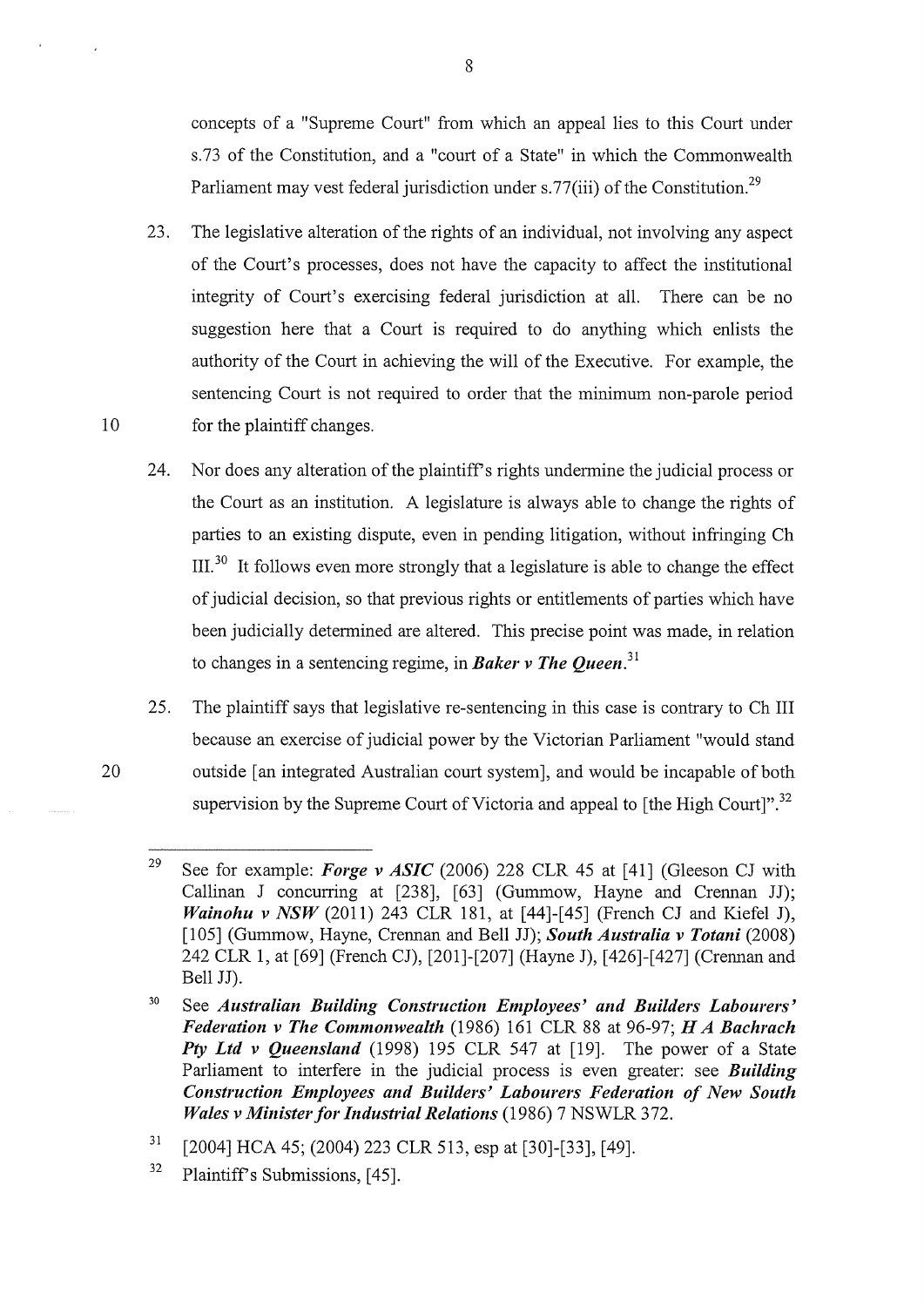26. In substance, that submission amounts to nothing more than a submission that a Parliament is not entitled to alter the rights of an individual by legislation after those rights have been pronounced by a Court, because the Court cannot supervise this legislative change. That is fallacious. If a Court is asked to enforce ss.74AAA or 74AB, it will do so in the usual way, and be subject to such appeals as are ordinarily available. That is consistent with its judicial function.

# **The Rule of Law Argument**

- 27. The plaintiff submits that there is a constitutional implication in Ch III to the 10 effect that the rule of law prevents a State Parliament from changing his potential entitlement to obtain parole after the expiry of the minimum nonparole period, particularly as a specific individual or a member of a narrow class, without a rational or relevant basis.<sup>33</sup>
	- 28. In substance, this should be rejected for the same reasons as have been outlined in the last section. There is no basis for any constitutional implication based upon Ch III which restricts State legislative power from altering a person's rights and entitlements, so long as a Court is not enlisted in that process. No case has ever suggested such a restriction.
- 29. Equally, there is no basis for an implication that an exercise of State legislative 20 power in altering the rights and entitlements of an individual or class may be subject to judicial review unless the Court thinks that the legislative action was rational and relevant.
	- 30. The Plaintiffs contention is framed in tenns of "the constitutional assumption of the rule of law" and is built upon Sir Owen Dixon's dictum in the *Communist Party Case*<sup>34</sup> (repeated in later cases) that "the rule of law forms an assumption"

<sup>&</sup>lt;sup>33</sup> Plaintiff's Submissions, [62].

<sup>34</sup>*Australian Communist Party v Commonwealth* (1951) 83 CLR 1 at 193 (Dixon J).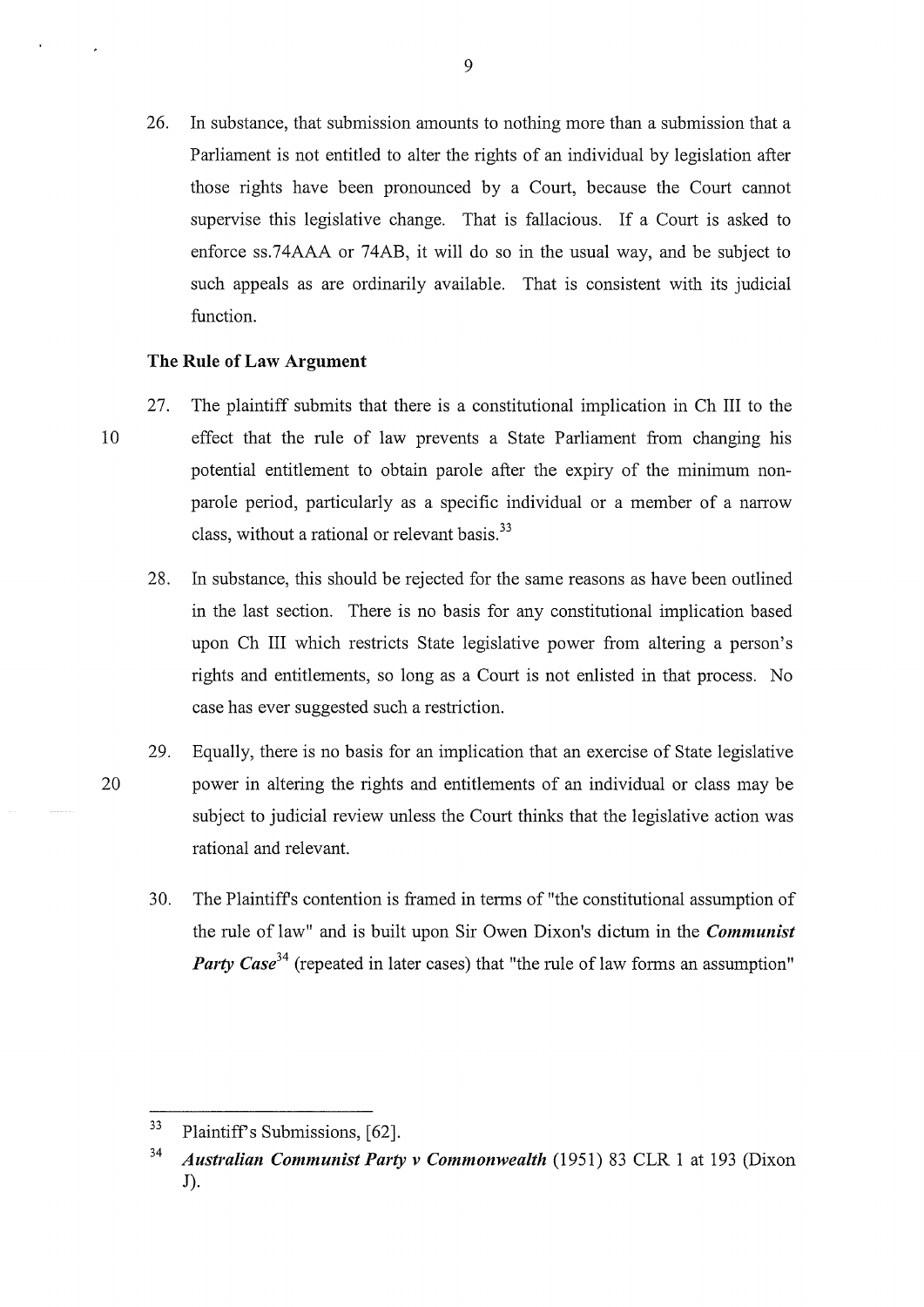of the Constitution.35 Dixon J's reference to the rule of law in *Communist Party Case* should be considered in its full context: <sup>36</sup>

"Moreover, it is government under the Constitution and that is an instrument framed in accordance with many traditional conceptions, *to some of which it gives effect,* as, for example, in separating the judicial power from other functions of government, *others of which are simply assumed.* Among these I think that it may fairly be said that the rule of law forms an assumption." ( emphasis added)

- 31. Dixon J was drawing a distinction between traditional conceptions to which legal effect is given by the Constitution and those which are not. The "rule of 10 law" formed part of the latter.
	- 32. In *Australian Capital Television Pty Ltd v The Commonwealth,* Mason CJ later said: $37$

"It is essential to keep steadily in mind the critical difference between an implication and an unexpressed assumption upon which the framers proceeded in drafting the Constitution. The former is a term or concept which inheres in the instrument and as such operates as part of the instrument, whereas an assumption stands outside the instrument."

33. There is nothing in the "rule of law" which necessarily requires an implied constraint upon State legislative power to prevent a State Parliament from 20 changing the plaintiffs potential entitlement to obtain parole after the expiry of the minimum non-parole period. It is also doubtful whether that was ever a specific assumption made by the framers of the Constitution. Nothing suggests that there was.

# **The Cruel Punishment Argument**

34. To succeed, the plaintiff must show that there is an implication in the Commonwealth Constitution, which confines the otherwise plenary power of State Parliaments, so that the Victorian Parliament cannot undertake a legislative re-sentencing which involves a cruel, unusual or degrading punishment. The plaintiff must also demonstrate that altering the minimum

<sup>35</sup>  Plaintiffs Submissions, [62].

<sup>36</sup>  *Australian Communist Party v Commonwealth* (1951) 83 CLR 1 at 193 (Dixon J).

<sup>37</sup>  *Australian Capital Television v Commonwealth* (1992) 177 CLR 106 at 135 (Mason CJ). See also Gleeson CJ and Heydon J in **APLA Ltd v Legal Services** *Commissioner (NSW)* [2005] HCA 44; (2005) 224 CLR 322 at [30].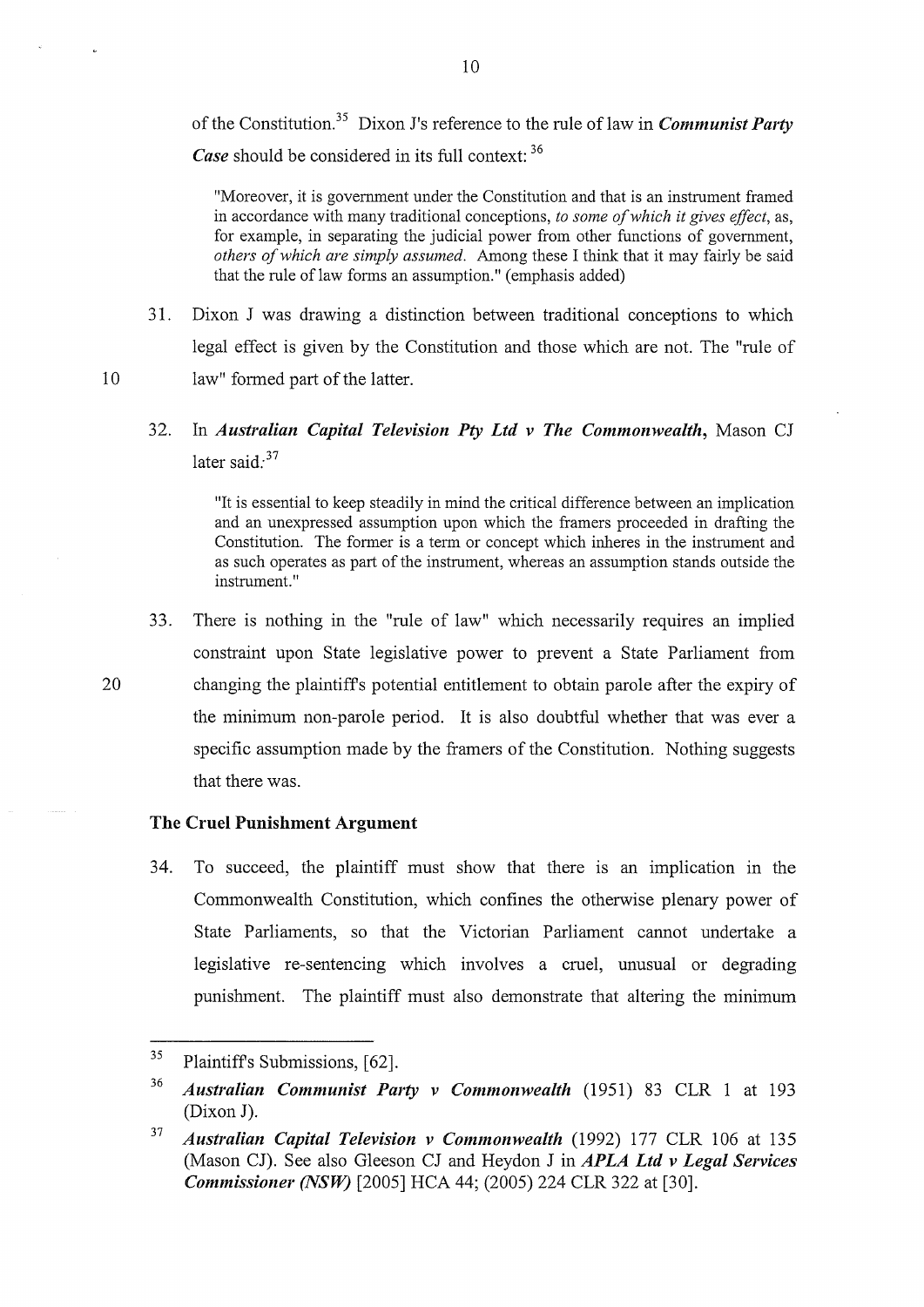non-parole period so that the plaintiff is in custody unless he is near death or seriously incapacitated is a cruel, unusual or degrading punishment.

- 35. The plaintiff identifies the implication upon State legislative power as arising out of Ch III: Statement of Claim, [23]. However, Ch III has no relevant operation in respect of the exercise of legislative power which alters the rights and liabilities of individuals, which does not affect (or even involve) the reputational integrity of Courts. See paragraphs [23]-[24] above. There is no other basis for the relevant constitutional implication relied upon by the plaintiff.
- 10 36. The High Court has also upheld provisions with identical effect as being within State legislative power. See *Crump* and *Knight.* These cases implicitly accept either, or both, of the following propositions: a State Parliament's power to legislate is not confined by any implication of the type upon which the plaintiff relies; and provisions such as ss.74AAA and 74AB do not involve any cruel, unusual or degrading punishment.

### **The Full Faith and Credit Argument**

- 3 7. The plaintiff argues that full faith and credit should be given to the judicial sentence imposed upon the plaintiff, and that any legislative re-sentencing is inconsistent with that first judicial sentence.
- 20 38. This is essentially the same as the argument that a State Parliament cannot alter rights and entitlements which have been judicially pronounced. That argument has been addressed above at paragraphs [23]-[24].
	- 3 9. The additional element which is introduced by s.118 is that full faith and credit should be given to judicial proceedings. However, equally, full faith and credit should be given to ss.74AAA and 74AB. These provisions alter the outcome of the judicial proceedings. They do not deny the existence of the judicial proceedings or their outcome.